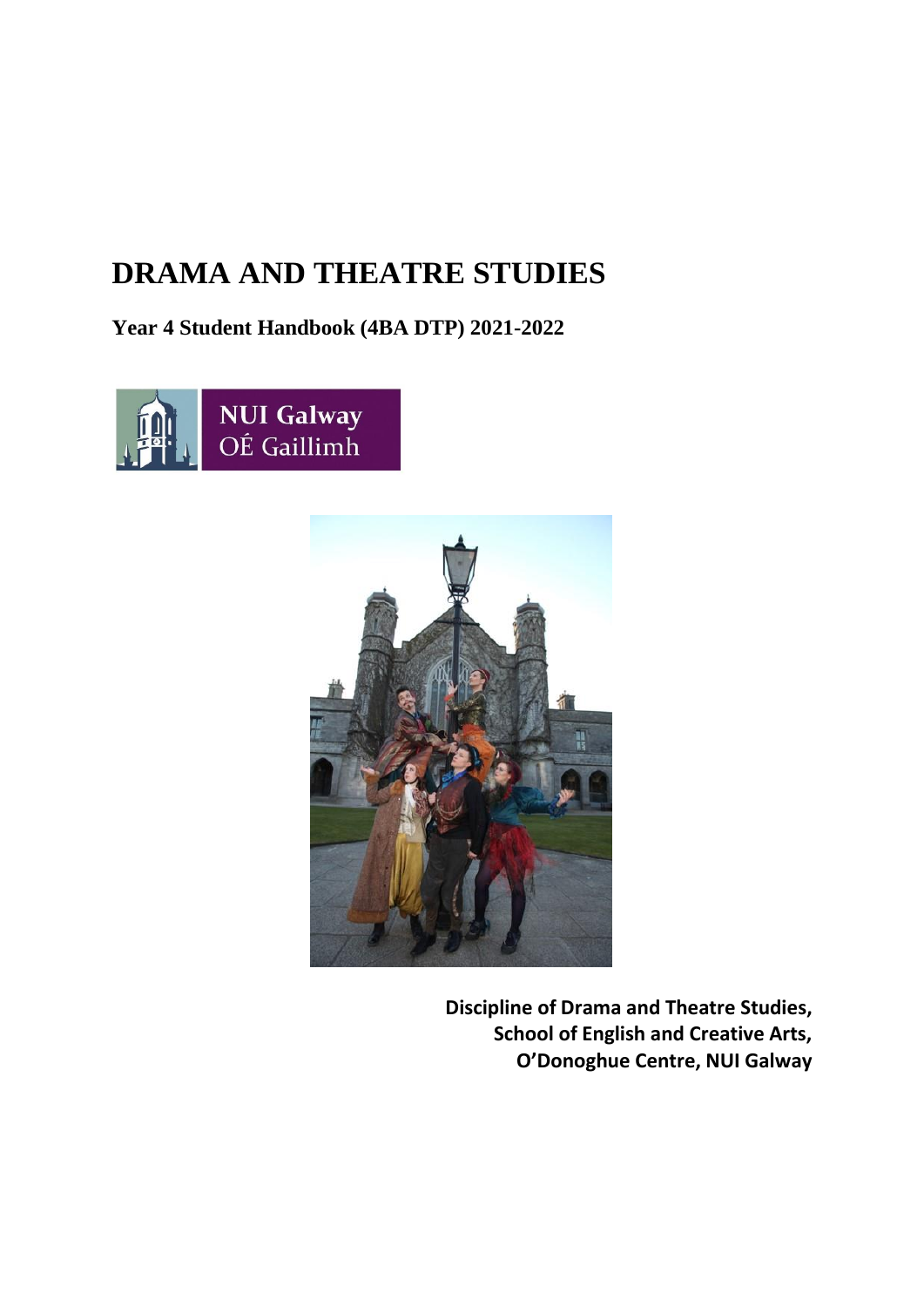This handbook contains an overview of your modules for Fourth Year in Drama and Theatre Studies. For information on the following general Drama and Theatre Studies policies and guidelines, please refer to the undergraduate student handbook which contains the following information:

- 1. About Drama at NUI Galway
- 2. Staff Contacts and office hours
- 3. Communications
- 4. Feedback and evaluation
- 5. Modules and Structure: GY118
- 6. Modules and Structure: GY115
- 7. Credits and Workload
- 8. Conduct in class
- 9. Punctuality and Attendance
- 10. Extensions, Repeats and Deferrals
- 11. Student support services.
- 12. Student code of conduct.
- 13. Extra-curricular activity
- 14. Studying Abroad
- 15. Internships
- 16. Theatre outings
- 17. Use of Blackboard
- 18. Research Resources
- 19. Plagiarism
- 20. Marking Criteria for written work
- 21. Marking criteria for performances
- 22. Writing an Academic Essay
- 23. Common Errors in Grammar, Style, Punctuation.
- 24. MLA style

### **Who to contact**

Head of Third and Fourth Year is Prof Patrick Lonergan – [Patrick.lonergan@nuigalway.ie](mailto:Patrick.lonergan@nuigalway.ie)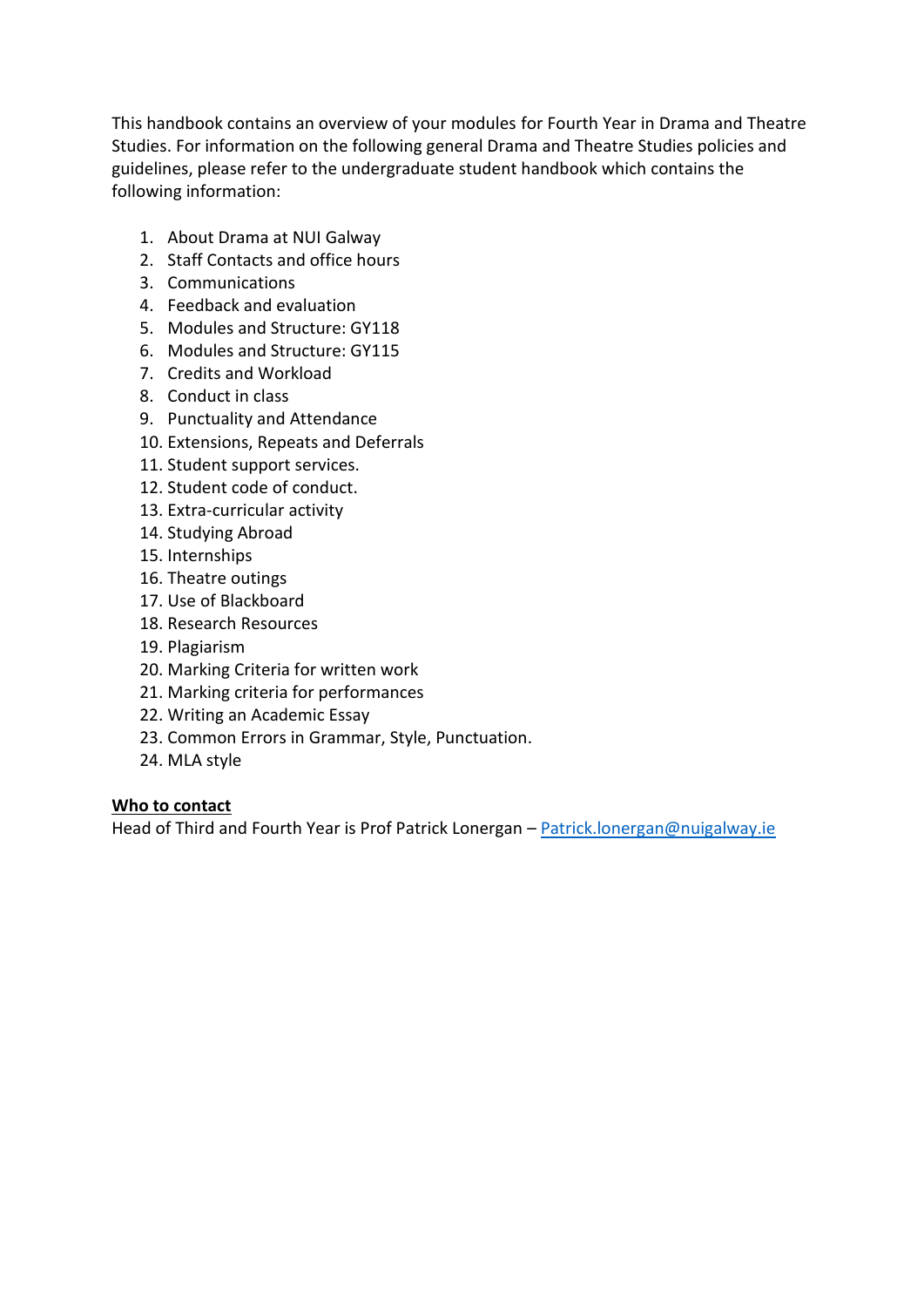### **FINAL YEAR DRAMA, THEATRE AND PERFORMANCE 2021-2022**

### **Academic Term and Exam Dates 2021 – 2022**

#### **First Semester**

|                     | Teaching - all years except 1BA Monday, 6 <sup>th</sup> September - Friday, 26 <sup>th</sup> November 2021 (12 weeks of |
|---------------------|-------------------------------------------------------------------------------------------------------------------------|
|                     | teaching)                                                                                                               |
| Bank Holiday:       | Monday, 25 <sup>th</sup> October 2021                                                                                   |
| Study Week:         | Monday, 29 <sup>th</sup> November to Friday, 3 <sup>rd</sup> December 2021                                              |
| Semester 1 Exams:   | Monday, $6^{th}$ December – Friday 17 <sup>th</sup> December (for all other UG Years)                                   |
|                     | (10 days of exams)                                                                                                      |
| Christmas Holidays: | Saturday, 18 <sup>th</sup> December 2021                                                                                |

#### **Second Semester**

| Teaching:          | Monday, $10^{th}$ January – Friday, $1^{st}$ April 2022 (12 weeks of teaching)        |
|--------------------|---------------------------------------------------------------------------------------|
| St. Patrick's Day: | Thursday, 17 <sup>th</sup> March 2022                                                 |
| Easter Holidays:   | Good Friday, 15 <sup>th</sup> April to Easter Monday 18 <sup>th</sup> April 2022      |
| Field Trip:        | Monday, 4 <sup>th</sup> April to Friday 8 <sup>th</sup> April 2022 (if applicable)    |
| Study Week:        | Monday, 11 <sup>th</sup> April to Friday 15 <sup>th</sup> April 2022                  |
| Bank Holiday:      | Monday, 2 <sup>nd</sup> May 2022                                                      |
| Semester 2 Exams:  | Tuesday, 19 <sup>th</sup> April to Friday 6 <sup>th</sup> May 2022 (13 days of exams) |
| Bank Holiday:      | Monday, 6 <sup>th</sup> June 2022                                                     |
|                    |                                                                                       |

#### **Autumn Exams 2022**

Bank Holiday: Monday, 1st August 2022

### Course Structure

In the first semester, all students take DT4102 Performance Studies and DT4108 Arts Management.

*Please note FM4103 Mixed Reality, Virtual Scene*, *a module organised by the Huston School of Film and Digital Arts, will not run for 2021/2022.*

In the second semester all students take DT4107 Practice-Based Research Project and DT4101 Contemporary Irish Theatre.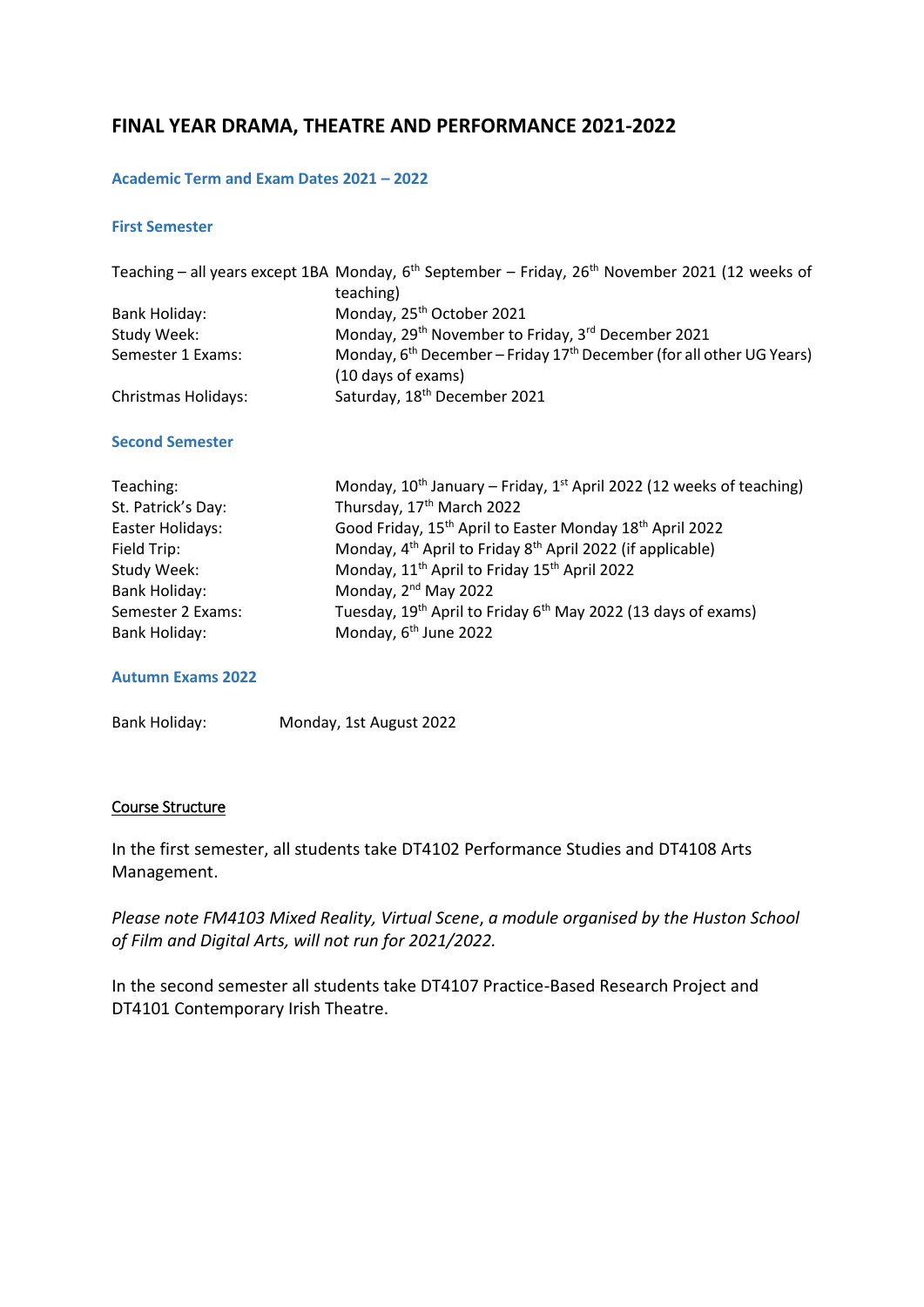### **TIMETABLE**

### **SEMESTER 1**

| <b>CLASS</b>        | DAY, TIME AND VENUE     |
|---------------------|-------------------------|
|                     |                         |
| DT4108              | MONDAY 11-12 AM         |
| ARTS MANAGEMENT     | CR <sub>1</sub>         |
|                     |                         |
|                     | <b>TUESDAY 3-4 PM</b>   |
|                     | CR1                     |
| DT4102              | <b>WEDNESDAY 4-5 PM</b> |
| PERFORMANCE STUDIES | <b>STUDIO 2</b>         |
|                     |                         |
|                     | <b>THURSDAY 3-5PM</b>   |
|                     | <b>STUDIO 2</b>         |
|                     |                         |

### **SEMESTER 2**

| <b>CLASS</b>             | DAY, TIME, VENUE  |
|--------------------------|-------------------|
| DT4101                   | MONDAY 11-12 AM   |
| <b>IRISH THEATRE</b>     | Studio 1          |
|                          |                   |
|                          | TUESDAY 3PM-4PM   |
|                          | CR1               |
| DT4107                   | WEDNESDAY 4PM-5PM |
| THEATRE RESEARCH PROJECT | Studio 2          |
|                          |                   |
|                          | THURSDAY 3PM-5-M  |
|                          | Studio 2          |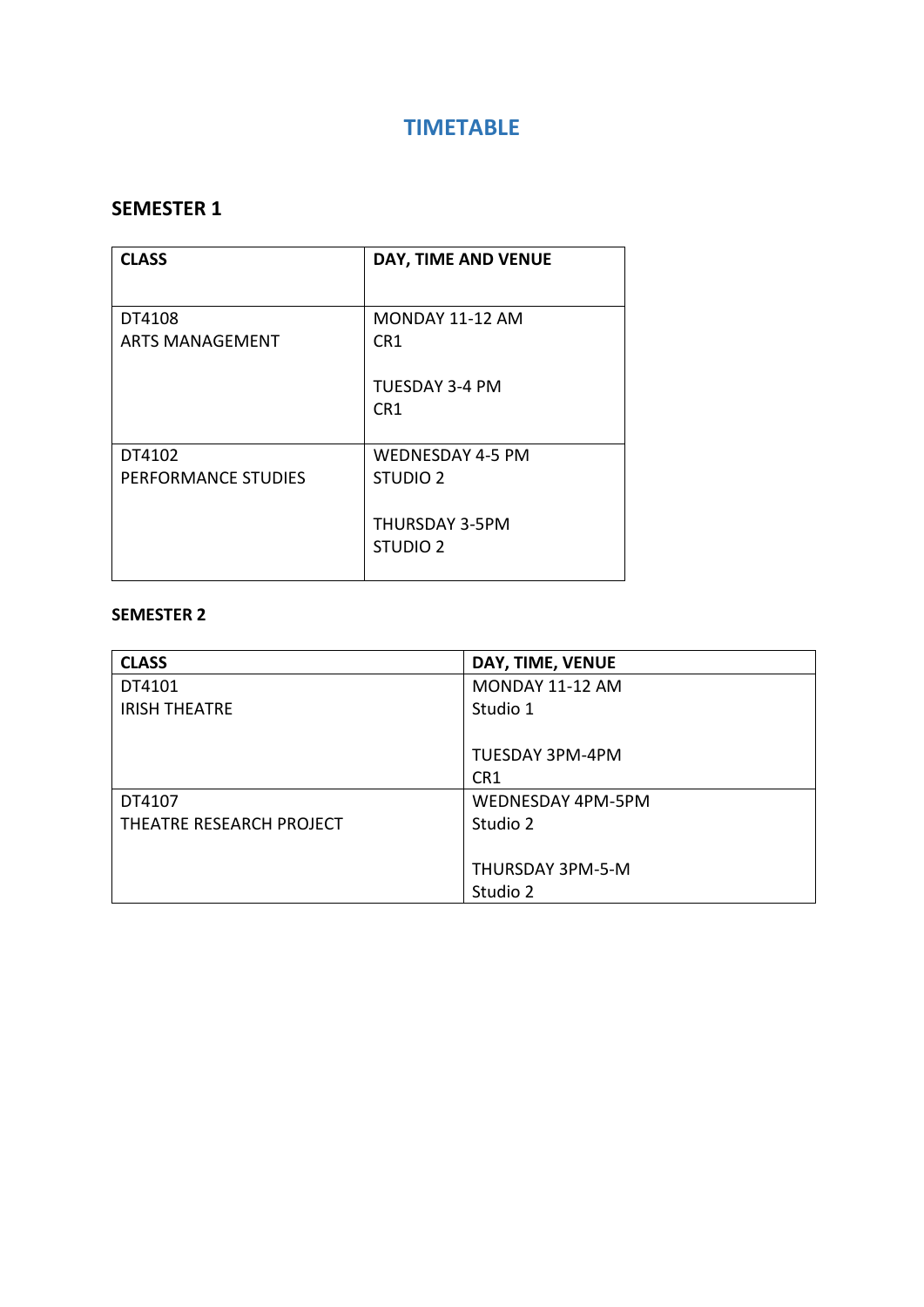# **Teaching Staff**

Please find below contact details of most of your lecturers throughout the year, this list is not yet complete and is subject to change:

| <b>MODULE</b>                              | <b>LECTURER</b>                 | <b>EMAIL</b>                    | <b>NOTES</b> |
|--------------------------------------------|---------------------------------|---------------------------------|--------------|
| DT4108<br><b>ARTS</b><br><b>MANAGEMENT</b> | Ni<br>Mairead<br>Dr<br>Chroinin | Mairead.Nichroinin@nuigalway.ie |              |
|                                            |                                 |                                 |              |
| DT4102                                     | Dr Miriam                       | Miriam.haughton@nuigalway.ie    |              |
| PERFORMANCE                                | Haughton & Clara                |                                 |              |
| <b>STUDIES</b>                             | Mallon                          |                                 |              |
| DT4101                                     | be<br>Lecturer<br>to            |                                 |              |
| <b>IRISH THEATRE</b>                       | appointed                       |                                 |              |
| DT4107                                     | Patrick<br>Prof.                | Patrick.lonergan@nuigalway.ie   |              |
| <b>THEATRE</b>                             | Lonergan                        |                                 |              |
| <b>RESEARCH</b>                            |                                 |                                 |              |
| <b>PROJECT</b>                             |                                 |                                 |              |

### **Course Outlines 2021-2022 Full outlines and schedules are on Blackboard.**

### **DT4108: Arts Management**

**Lecturer:** Dr. Máiréad Ní Chróinín

### **E-mail:** [mairead.nichroinin@nuigalway.ie](mailto:mairead.nichroinin@nuigalway.ie)

In order for the emerging or indeed the established theatre-maker to sustain a career in the arts, they require a different skillset, that of the entrepreneur or the business person. This module seeks to develop students' understanding of the context in which art is produced and received and enables them to acquire skills relevant to working in the creative and arts industries. This module therefore assists students in developing specific skills and awareness to maximise their ability to meet their career goals. This module aims to place the practical aspects of making a life as an artist in the context of wider debates and discussions in the field of arts management, cultural policy and arts activism; it therefore equips students both with the practical tools they need to begin forging their lives as artists, and the critical tools to identify, reflect on, and challenge the structures and ideologies that shape how art is created and received in Ireland and the Western world.